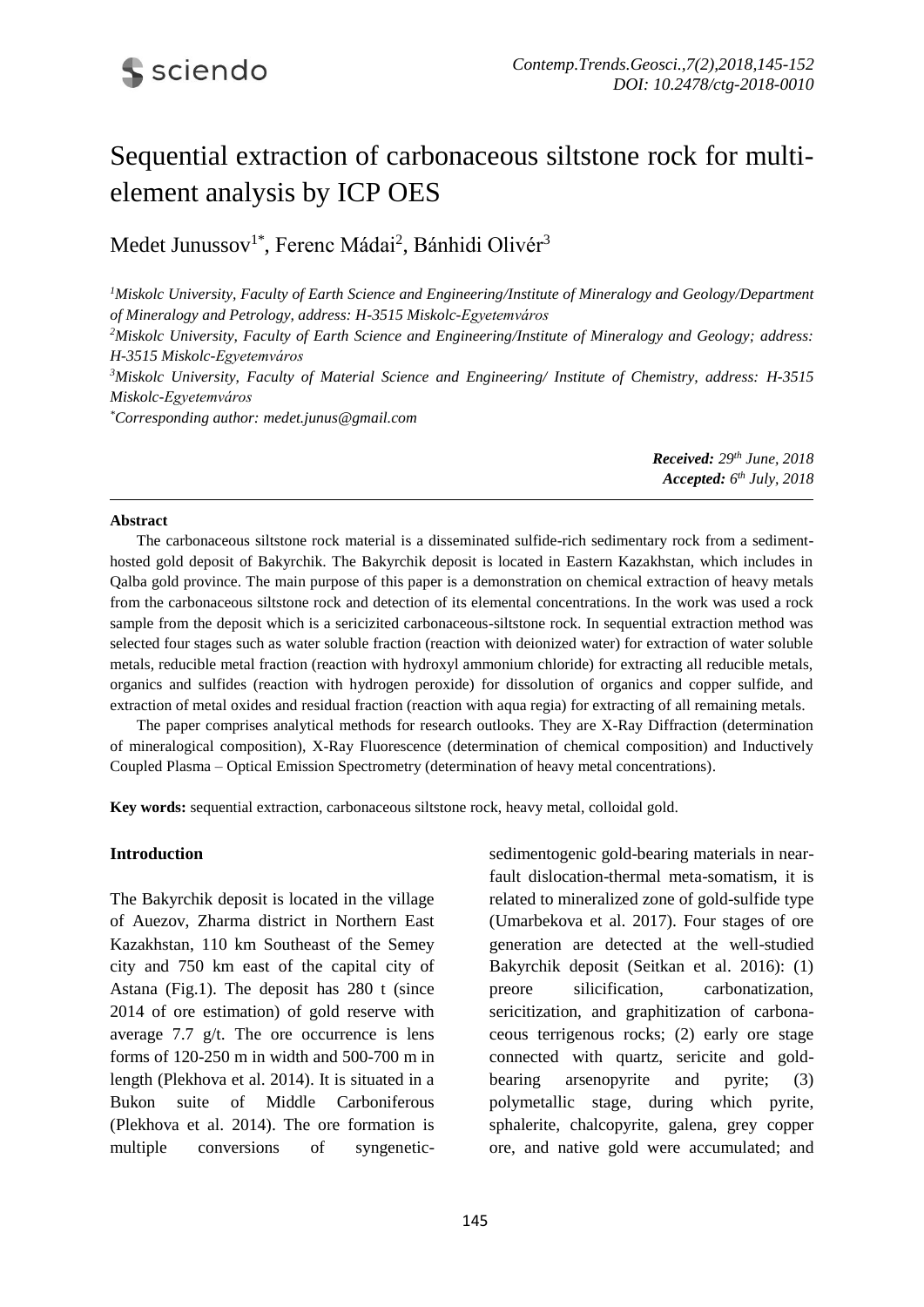

**Fig.1.** Localization of the Bakyrchik deposit in Eastern Kazakhstan. (modified after Google Map World (left photo) and Google Earth Pro 7.3.1.4507 (32-bit) for the right photo)

(4).quartz–antimonite stage with quartz, marcasite, jamesonite, enargite. The total sulphide content of the ore varies from 0.5% to 10% (Seitkan et al. 2016).

The gold has ultra-fine microscopic forms such as ionic and colloidal (Kovalev et al. 2010). The gold mineralization is localized in thin-rhythmically laminated marl, siltstones, felsic tuffs and sandstone. The highest amount of gold-bearing arsenopyrite and pyrite is localized in a siltstone (Rafaylovich et al. 2011). This siltstone is an experimental object in the paper as metal-rich rock specimens on the sequential chemical extraction method. And the main objective of this paper is a demonstration of sequential extraction experiment for heavy metal and precious metals partitioning and indication of their metal concentrations in the samples.

## **Materials and Methods**

Chemical sequential extraction is an alternative approach to elements' fractions and speciation in order to know elements' existing state in the environment (Liang et al.2016). This is widely used to study element speciation in soils, sediments, and mine wastes (Dold and Fontboté 2001; Dold 2003; Heikkinen and Räisänen 2008). In the method, solid material is partitioned into specific fractions by a sequential series of selective extractions using appropriate reagents, and it aims to simulate the release of elements under a various environmental conditions. It provides information on the origin, mode of occurrence, bioavailability, mobilization and transport of trace elements and other elements of interest (Tessier 1979). The sequential fractionation is a frequently used approach to evaluate metal distribution into different chemical forms present in a solid phase (Beckett 1989). Tessier et al. (1979) first proposed sequential extraction method as a means for investigating the existing state of heavy metals in soils and sediments (Liang et al. 2016). Although Tessier's procedure was popularized in 1980s, many previous studies have pointed out that limited choices of reagents, redistribution during the extracting processes and lack of quality control all occurred in Tessier's procedure (Davidson et al. 1999).

In past work, sequential extraction procedures were mainly applied to sediments, soils and then it was proposed for carbonaceous sedimentary rocks (black shale) (Liang et al. 2016). Carbonaceous sedimentary rocks (black shale) occur in thin beds in many areas at various depths. They contain relatively high organic carbon content and sulfides because they were deposited under anaerobic conditions. The weathering processes of rocks were always related to acid production, acid neutralization with carbonate rocks, organic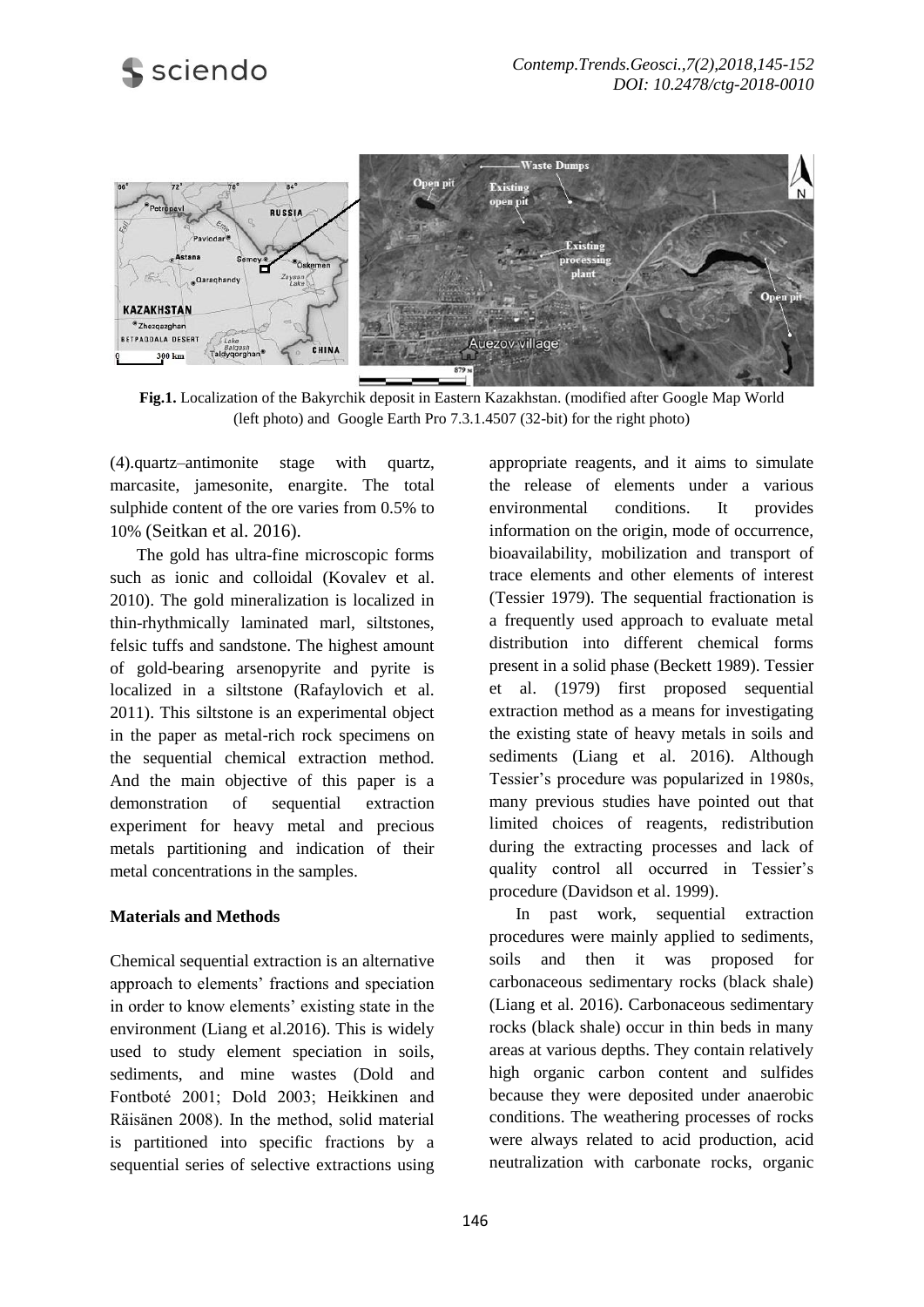

matter degradation and the development or formation of clay minerals (Tessier et al.1979). During the weathering processes, organic carbon is released and heavy metals are dissolved, which are important sources of environmental contamination. Change of Eh– pH, degradation and formation of organic matter, and the development of secondary mineral in the weathering process influence the transportation of elements (Tessier et al. 1979: Beckett 1989; Davidson et al.1999).

Analytical methods used in the current work focus on determination of mineral and chemical compositions, metal distribution and metal concentration in the samples. Analyses were carried out for determination of chemical composition by X-ray fluorescence, for mineralogical composition by X-ray powder diffraction, for identification of disseminated ore mineral inclusions by scanning electron microprobe. Detection of heavy and precious metals concentrations from the leachates obtained by sequential extraction were analysed by ICP-OES. The sequential extraction procedures had four different chemical reagents such as deionized water, hydroxyl ammonium chloride, hydrogen peroxide and aqua regia. They were treated at the different temperature conditions, chemical concentration of solvents and processes such as agitation, supernatant decantation, boiling in water bath and etc. The detailed information is found it in the Table 1.

# **Experiment**

## *Sample description and sample preparation*

The studied rock sample (Fig.2) has sulfide ore minerals (pyrite, arsenopyrite, galena, chalcopyrite and etc.), allothigenic (quartz, muscovite), authigentic minerals (illite, siderite, smectite and ankerite (shown in the Tab.1).

The sample is a sericizited carbonaceoussiltstone rock which contents quartz, sericite and gold-bearing arsenopyrite and pyrite. Gold-bearing sulfide minerals have been developed in the second or early stage of ore formation. The sample has a dark grey color and it is possible to see visibly disseminated sulfide minerals and quartz inclusion in micro cracks of the sample (Fig.3).

Crushed solid sample of more 50 grams  $(density-2.17 g/cm<sup>3</sup>)$  were taken from the carbonaceous siltstone rock sample with a relatively high sulfide and organic matter concentrations, for the sequential analysis. The crushed materials were passed through a 0.2- 0.3 mm mesh sieve (or maximum powder) using an agate mortar and pestle. After crushing process it was weighted and 20 grams of powder sample were collected for sequential extraction experiment.

## *Instruments and chemical reagents*

Heavy and precious metals concentrations were determined with ICP-OES (720 ES made by VARIAN Inc., Arial Plasma-view, simultaneous multi-element ICP spectrometer). A reciprocating shaker equipment (LABOI) was used for agitation the first two stages, oven for drying fractions after filtration on each stage. The filtration procedure included a test tube rack (woody), funnel, two types of filtration papers such as folded filter with diameter of 24 cm (Macherey-Nagel 5160 Düren-Germany MN 615 1/4) for the first stage and 11 cm diameter of filter paper (Filtrier-Papier Nr. 589<sup>3</sup> Blauband Marke Selecta-Germany) for all remaining three stages.

There were many chemical reagents or solvents which used for dilution of interesting elements in the sample. They are a deionized water  $(H<sub>2</sub>O)$ , hydroxyl ammonium chloride  $(NH_2-OHxHC)$ , hydrogen peroxide  $(H_2O_2)$ and aqua regia  $(HNO<sub>3</sub> HCl)$  provided by the Chemical department of Miskolc University.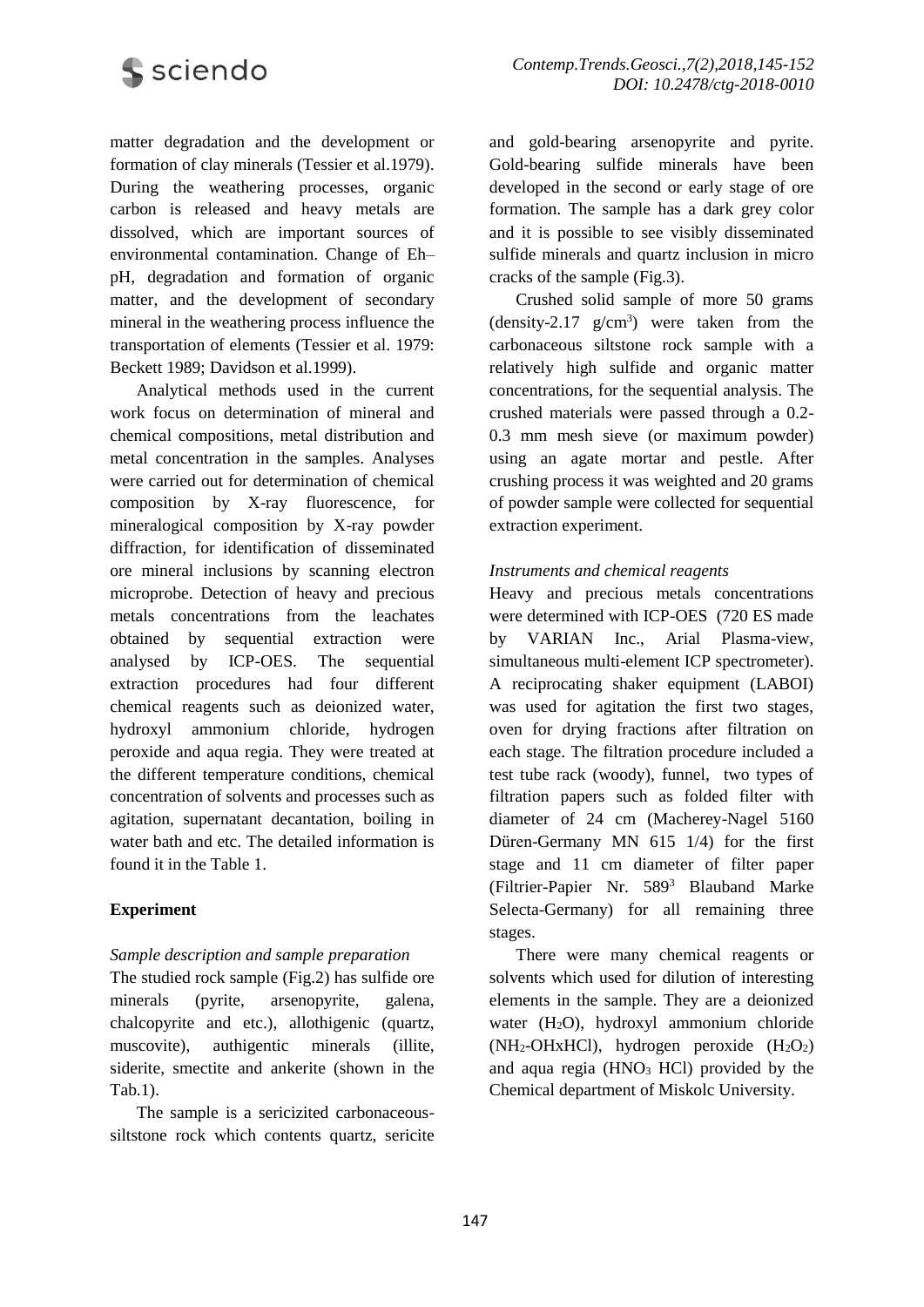



**Fig.2.** The rock sample fragment: Sericizited carbonaceous-siltstone rock. (modified after a camera 5MP and Photo Shop CS3)



**Fig.3.** SEM BSE images of the rock sample: Acicular-prismatic and tabular arsenopyrite associated with euhedral pyrite crystals (apy-arsenopyrite and py-pyrite). No gold inclusions have been found by EMPA, EDS (SEOL SXA 8600 Superprobe, 20 KeV and 20 mA). Analyst L. Mátè (Institute of Mineralogy and Geology, Miskolc University)

#### *Sequential extraction procedures*

The sequential extraction procedure based on previous experiments (Dold and Fontboté 2001; Kulp et al. 2004; Anbar and Rouxel 2007 and etc.) is summarized in Table 1. The four-step extraction scheme for heavy and precious metals in the carbonaceous siltstone rock sample is described in detail as follows:

*Stage 1 Water soluble:* A 600 mL volume of deionized water was added to 20.1292 grams of powder sample in a plastic test bottle 1L, and mixed by manual. The plastic test bottle was shaken for 1 h at room temperature in a reciprocating shaker at 120 or 160 motions per minute. The extract of the sample was separated without vibration from the solid residues, they were decanted several hours (4

hours) and collected into plastic test tube (50 mL). The residue of the sample was washed in 1L plastic test bottle with distilled water and dried at temperature  $60^{\circ}$ C in the oven.

*Stage 2 Reducible metal:* From the residue of the sample from stage 1, 4.9751 grams were selected for the second step, 45 mL of 1M NH2OH·HCl at pH 4.5 was added and mixed manually. Then the tube was shaken for 2 hours at room temperature. The extract was decanted and collected into plastic test tube. Then residue was prepared for the next step by washing with distilled water and left them in the oven for drying at  $60^{\circ}$ C.

*Stage 3 Bound to organics and sulfides:* 40,5 mL of 30 %  $H<sub>2</sub>O<sub>2</sub>$  was added to the residue of step 2 in a glass test tube. The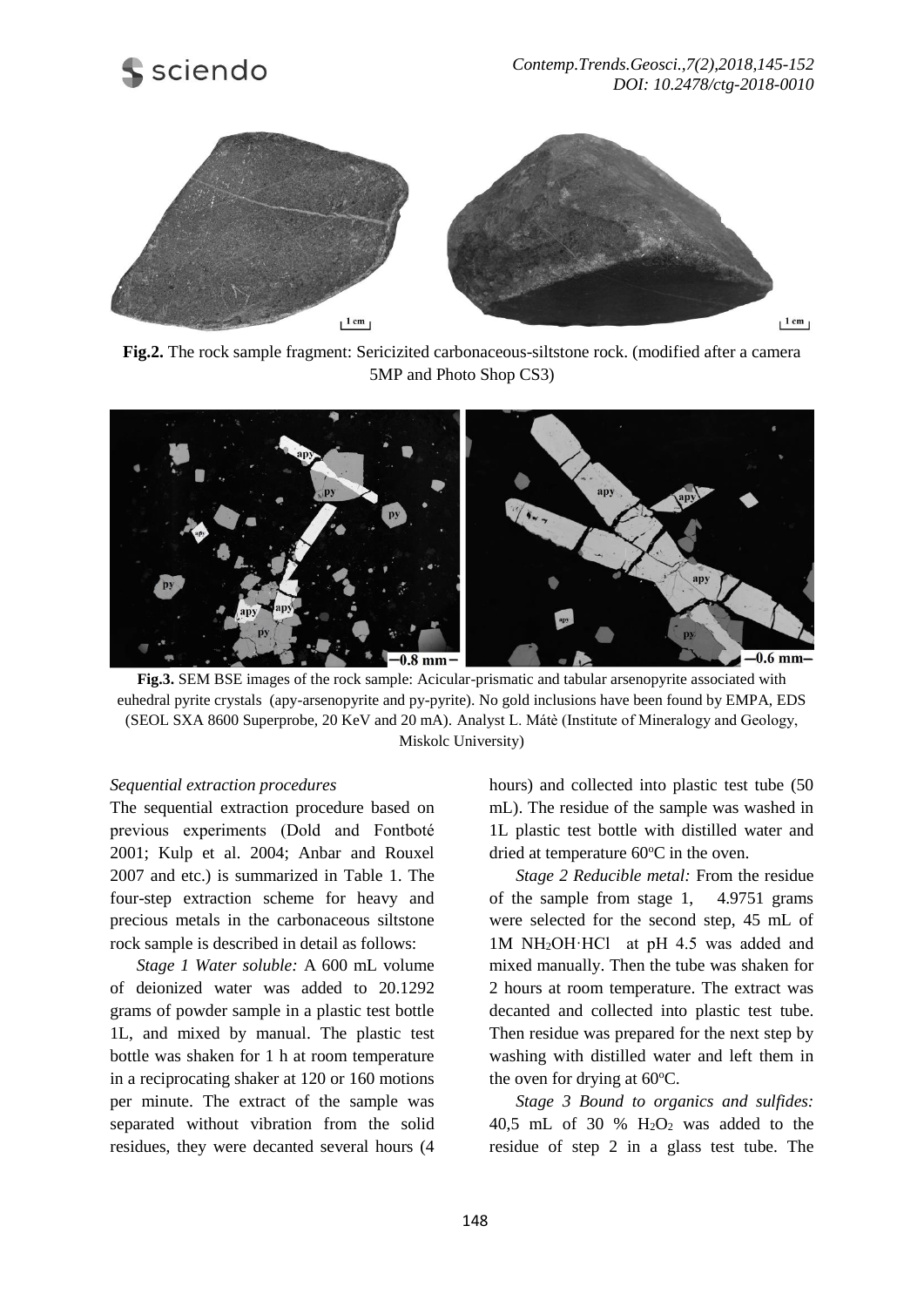

residue of the sample was weighted and taken to this stage 4.5492 grams, mixed manually. After the mixing process the glass test tube placed in a water bath at  $85^{\circ}$  C water for 1 hour. It had quite high reactions in the water bath and it was three times cooled by cold water and kept outside before stabilizing the reactions, then it was put back into the water bath. After this procedure it was decanted the extract and dried the residue at  $60^{\circ}$ C.

*Stage 4 Residual:* the residue from the previous stage was used as 1.8541 grams of sample, mixed with  $16.8$  mL  $68\%$  HNO<sub>3</sub> – 37% HCl (1:3). Then, it was placed to water bath at  $100^{\circ}$ C water at 1 hour. After finishing, the extract was filtered for more than 30 min. The residue contained silicate materials of the sample which was not dissolved by reagents.

Results of the sequential extraction are summarized in Table 3. In total 21 elements such as heavy metals (Pb, As, Co, Zn, Cu, Cr, Mn, Fe, Sr, Ti, Ba, Bi and Zr ) light metals (Mg and Al), precious metals (Au and Ag) and other metals (Ca, K, P, and S ) in the sample of the Bakyrchik deposit (Tab.3).

#### **Results and Discussion**

As it was mentioned before, the sample is from an early stage (or the second) ore formation,

including quartz, sericite, pyrite, arsenopyrite, gold and as well, based on results of mineralogical composition (Tab.2) and chemical composition (Tabs 2 and 3) of the sample.

*In the first stage* of the sequential extraction, little amount of metals were dissolved by deionized water. The more dissolved metals into deionized water are of Ca (155 ppm), Mg (106 ppm), K (95 ppm) and S (91 ppm). It is supposed that in the first stage easily soluble sulfates as gypsum and jarosite go into solution (Tabs  $1 - 3$ ).

*In the second stage* the solvent of hydroxyl ammonium chloride started to extract several metals in minor amounts: S (44 ppm), Al (48 ppm), Sr (54) and Mn (59 ppm), and more numbers of K  $(159$  ppm), Ca  $(401$  ppm), Mg (808 ppm) and Fe (1500 ppm). As far as the sample contains around 10% carbonates according to the XPRD results, the higher amount of Ca, Mg and Fe release shows the dissolution of carbonates (Tabs 2 and 3).

*In the third stage* the amounts of dissolved metals in the sample exceeded the first two stages. This solvent is strong enough to oxidize sulfides, first of all pyrite and dissolve some clay minerals. The metals are Al (250 ppm), Mn (339 ppm), K (585 ppm), Ca (693 ppm), Mg (1095 ppm), S (4272 ppm) and Fe (10345

| <b>Stage</b> | <b>Fraction/Bound to</b>      | <b>Reagents</b>                                   | <b>Conditions</b>                                                                                |
|--------------|-------------------------------|---------------------------------------------------|--------------------------------------------------------------------------------------------------|
|              | Water soluble                 | Deionized $H_2O$ , 600ml                          | 20.1292 g sample into the reagent, 1h agitation at<br>room temperature; supernatant decantation. |
| $\mathbf{2}$ | Reducible metal               | 1M NH <sub>2</sub> OH HCl<br>pH 4.5, 45 ml        | 2h agitation at room temperature; supernatant<br>decantation.                                    |
| 3            | Organics and Cu-<br>sulphides | $30-35\%$ H <sub>2</sub> O <sub>2</sub> , 40.5 ml | Heat $85^{\circ}$ C in water bath for 1h.                                                        |
| 4            | Residual                      | $HNO3-HCl$ (1:3) 16.8 ml                          | Bath 100 $\degree$ C for 1h; (20 min); supernatant<br>decantation.                               |

**Tab.1.** Sequential extraction procedures with four stages. Based on previous experiments (Dold and Fontboté 2001; Kulp et al. 2004; Anbar and Rouxel 2007 and etc.)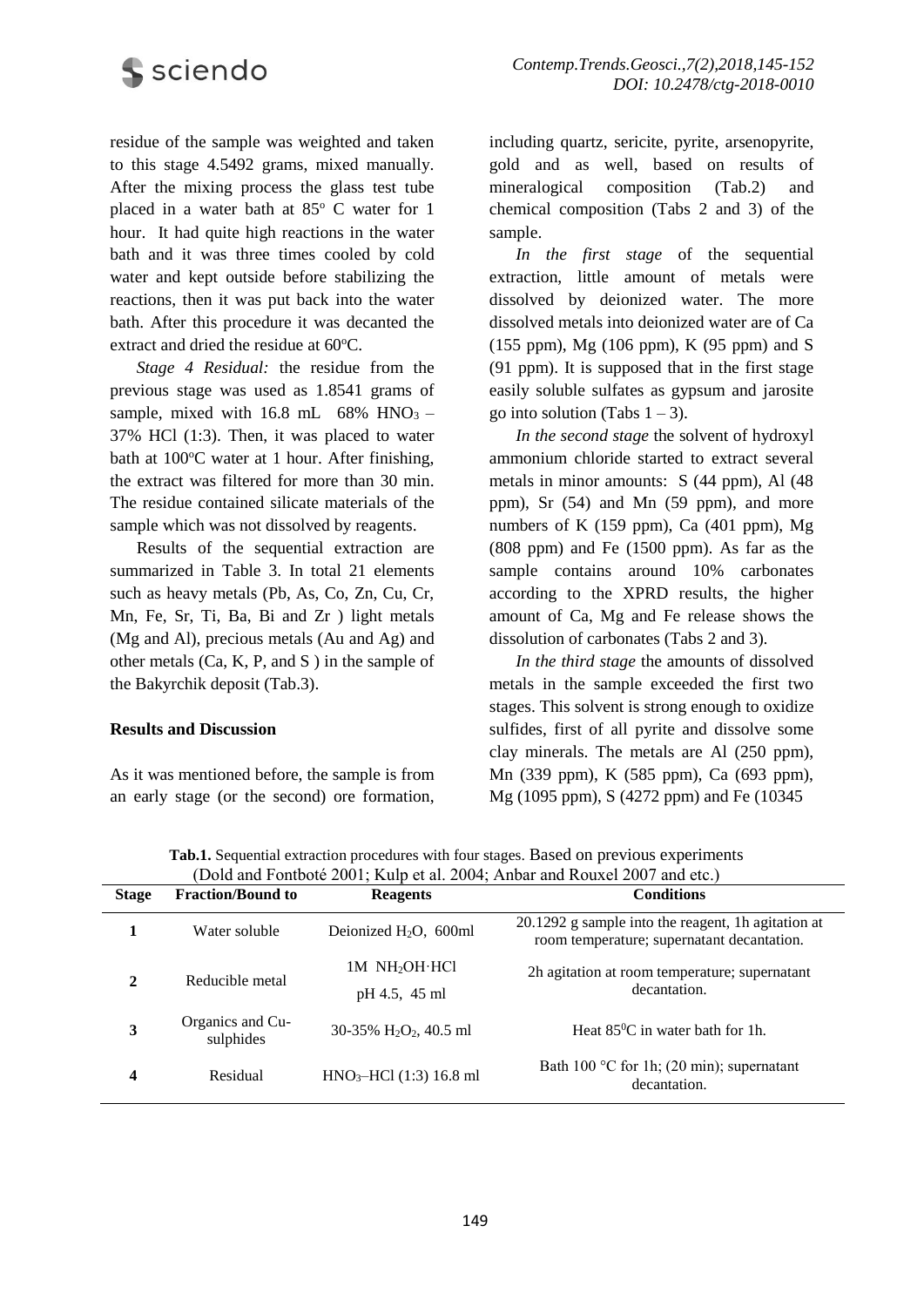

**Tab.2.** Mineralogical and chemical compositions of the sample, based on quantitative XRPD (BRUKER D8 ADVANCE, Cu-Kα 40 kV, 40 mA) and based on WDXRF (RIGAKU Supermini 200, Pd source, 50 kV-4 mA) Analysts Dr. F. Kristály (X-Ray diffraction) and Dr. F.Moricz (X-Ray Flouresence) (Institute of Mineralogy and Geology, Miskolc University)

| Equipment         | <b>Minerals</b>    | Wt%  | Equipment          | <b>Chemical</b><br>elements    | (%)           | <b>Chemical</b><br>elements | (ppm) |    |
|-------------------|--------------------|------|--------------------|--------------------------------|---------------|-----------------------------|-------|----|
|                   | Muscovite          | 32,8 | X-Ray Fluorescence | SiO <sub>2</sub>               | 51,5          | Cu                          | 42    |    |
|                   | Albite             | 20,8 |                    |                                | $Al_2O_3$     | 23,3                        | Zn    | 61 |
|                   | Quartz             | 15,8 |                    | MgO                            | 0,93          | <b>Pb</b>                   | 1304  |    |
|                   | Amorphous          | 10,0 |                    | CaO                            | 0.75          | Rb                          | 76    |    |
| X-Ray Diffraction | Illite             | 8,7  |                    | Na <sub>2</sub> O              | 1,97          | <b>Sr</b>                   | 261   |    |
|                   | Siderite           | 6,3  |                    | $K_2O$                         | 4,02          | Ba                          | 506   |    |
|                   | Ankerite           | 3,3  |                    | Fe <sub>2</sub> O <sub>3</sub> | 4,51          | As                          | 1537  |    |
|                   | Smectite           | 2,4  |                    | MnO                            | 0,049         | $\mathbf{C}$ r              | 101   |    |
|                   | <b>Annite Mica</b> | 0,1  |                    | TiO <sub>2</sub>               | 0,878         | Co                          | 12    |    |
|                   |                    |      |                    | $P_2O_5$                       | 0,125         | Bi                          | 38    |    |
|                   |                    |      |                    | S<br>F                         | 0,25<br>< 0.3 | Zr                          | 222   |    |

**Tab.3.** Metal concentration (ppm) after measurement of soluble extractions in each stage on the sequential extraction procedures by ICP-OES (720 ES made by VARIAN Inc., Arial Plasma-view, simultaneous multielement ICP spectrometer). Analyst Dr. B. Oliver (Department of Chemistry, Miskolc University)

| Extracted metal        | Stages of the selective extraction procedures |                |                |                  |  |
|------------------------|-----------------------------------------------|----------------|----------------|------------------|--|
| distributions          | $\mathbf{1}$                                  | $\overline{2}$ | $\overline{3}$ | $\overline{4}$   |  |
| Ag                     | 2.9                                           | 0.7            | 1.6            | 27               |  |
| $\mathbf{A}$ l         | $\overline{4}$                                | 46             | 250            | 155              |  |
| As                     | 1.5                                           | 4              | 7              | 4050             |  |
| Au                     | 0.1                                           | 4              | 3              | $\overline{4}$   |  |
| Ba                     | 2                                             | $\overline{2}$ |                | 5                |  |
| Bi                     | 0.3                                           | 1.9            | 1.1            | 0.1              |  |
| Ca                     | 155                                           | 401            | 693            | 3420             |  |
| Co                     | 1.9                                           | 1.2            | 7              | $\overline{4}$   |  |
| Cr                     | 0.1                                           | 0.9            | 1.6            | $\boldsymbol{2}$ |  |
| Cu                     | 0.2                                           | 7              | $\tau$         | 36               |  |
| Fe                     | 3                                             | 1500           | 13045          | 10400            |  |
| $\bf K$                | 95                                            | 159            | 585            | 1465             |  |
| Mg                     | 106                                           | 808            | 1095           | 15263            |  |
| Mn                     | 1.3                                           | 58             | 339            | 5517             |  |
| $\mathbf{P}$           | 2.9                                           | 0.7            | 1.4            | 2021             |  |
| ${\rm Pb}$             | $\overline{2}$                                | 1.7            | 1.2            | 9                |  |
| ${\bf S}$              | 91                                            | 44             | 4272           | 5199             |  |
| Sr                     | 0.5                                           | 54             | 84             | 191              |  |
| $\rm Ti$               | 0.1                                           | 1.1            | 1.1            | 3                |  |
| Zn                     | 1.6                                           | $\overline{7}$ | 1.5            | 68               |  |
| $\mathbf{Z}\mathbf{r}$ | 1.9                                           | $0.2\,$        | 1.2            | $\sqrt{6}$       |  |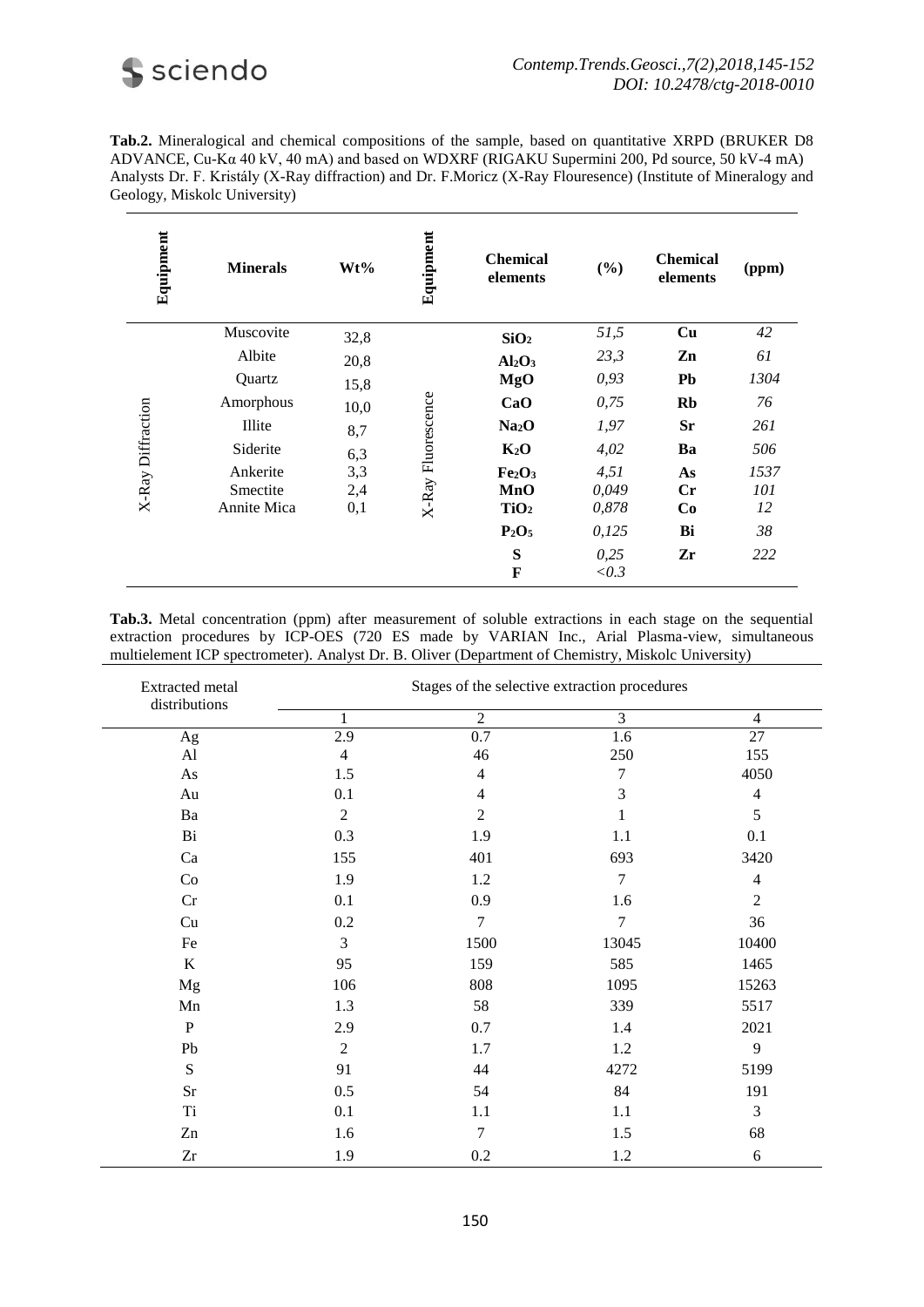

ppm). The Fe and S were continued dissolving from sulfide minerals and as well Fe from clay minerals. The Al and K, Ca and Mg might be dissolved from clay minerals and muscovite. It is remarkable that a little amount of silver and gold was also liberated in this stage, which indicates the bond of these precious elements in pyrite.

*In the last fourth stage* the most powerful aqua regia solvent dissolved almost all metals in the sample and even no-dissolving metals. In this stage As (4050 ppm), Cr (2 ppm), P (2021 ppm), Ag (27 ppm) and Au (4 ppm) were dissolved by the aqua regia solvent. The metals of Mn (5517 ppm) and Mg (15263 ppm) show sharply increasing level in this stage and sufficiently high concentrations than in the third stage. Other metals such as Al (155 ppm), Fe  $(10400 \text{ ppm})$ , K  $(1465 \text{ ppm})$  and Ca (3420 ppm) are present in this stage (Tab.3).

The gold and silver were dissolved from arsenopyrite sulfide mineral in the rock sample of the Bakyrchik deposit by aqua regia solvent in the sequential extraction procedures. It means that gold and silver appear solved in arsenopyrite crystals in colloidal size. The colloidal gold was not possible to determine by electron microprobe analyzer. The sequential extraction seems an applicable method in searching of colloidal gold.

## **Conclusion**

The sequential extraction experiment is relatively simple in use, but it needs time especially, for drying process. This method is useful for determining the speciation of colloidal precious metal concentrations as well as for indicating concentration of toxic elements, for example As if it is released from a waste of gold deposits which may contaminate the environment during weathering.

#### **Acknowledgments**

I thank Z.T. Umarbekova for the opportunity of sharing with sample collections. Also, my special thanks go to Dr. F.Madai for consultation and patience; and. L. Mátè (EMPA), Dr. F. Kristály (X-Ray diffraction), Dr. F.Moricz (X-Ray Flouresence) and Dr B. Oliver (ICP-OES) for their helps with analytical works.

## **References**

- Anbar A.D., Rouxel O. (2007) Metal stable isotopes in paleoceanography. Annu Rev Earth Planet Sci 35:717–746.
- Beckett P.H. (1989) The use of extractants in studies on trace metals in soils, sewage sludges, and sludge-treated soils, Adv. Soil Sci., 9, 143-176.
- Davidson C.M. Ferreira PCS., Ure A.M. (1999) Some sources of variability in application of the three-stage sequential extraction procedure recommended by BCR to industrially-contaminated soil. Fresenius' J Anal Chem 363:446–451.
- Dold B. (2003) Speciation of the most soluble phases in a sequential extraction procedure adapted for geochemical studies of copper sulfide mine waste. Journal of Geochemical Exploration 80, 55-68.
- Dold B. & Fontboté, L. (2001) Element cycling and secondary mineralogy in porphyry copper tailings as a function of climate, primary mineralogy and mineral processing. Journal of Geochemical Exploration 74 (1-3), 3-55.
- Heikkinen, P.M. & Räisänen, M.L. (2008): Mineralogical and geochemical alteration of Hitura sulphide mine tailings with emphasis on nickel mobility and retention. Journal of Geochemical Exploration 97, 1– 20.
- Kulp T.R., Pratt L.M. (2004) Speciation and weathering of selenium in Upper